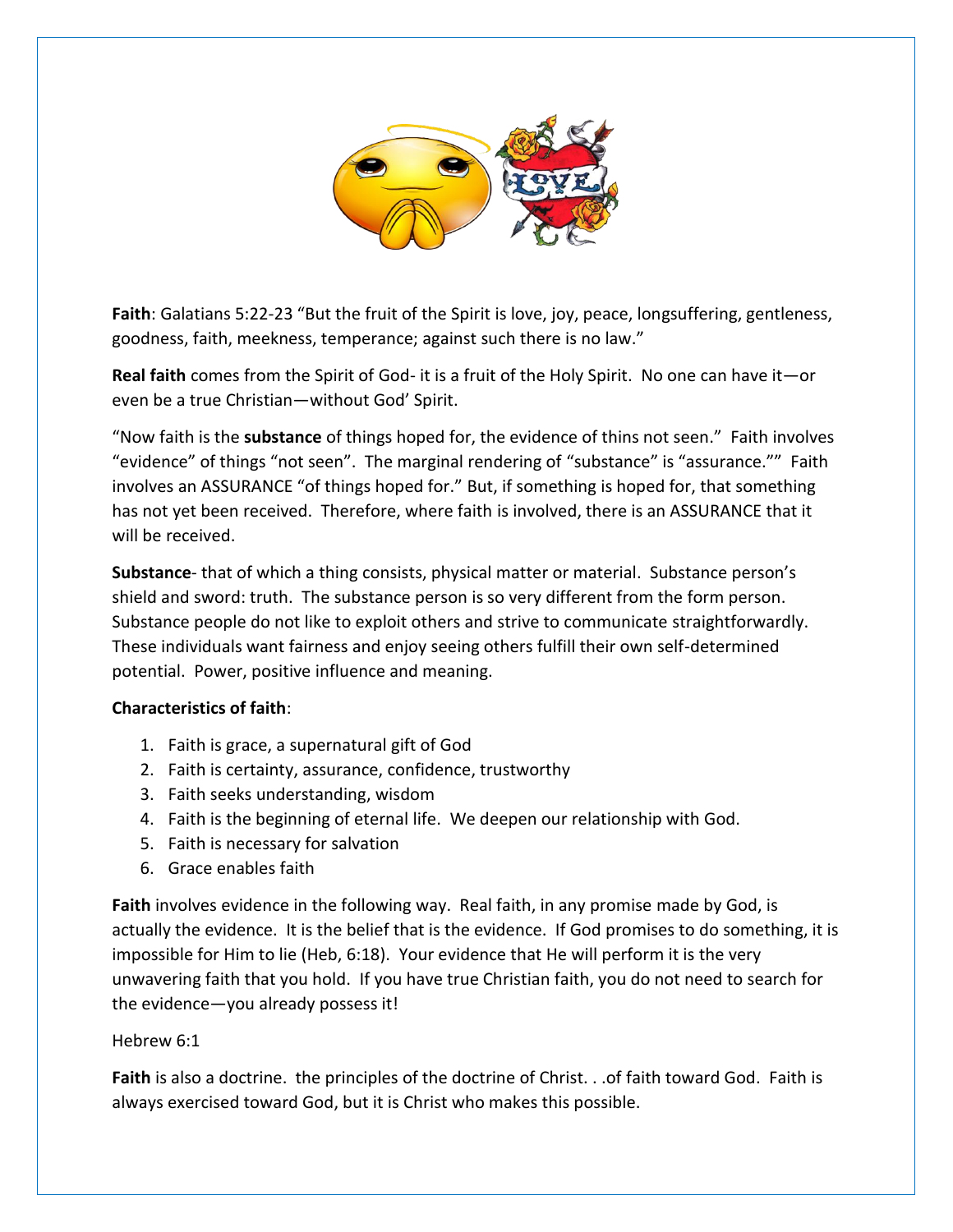Faith is something Christ teaches—this is why the Bible calls it "the doctrine of Christ." Physical feelings merely come from the human senses and have nothing whatsoever to do with what God promises—or faith. Faith is spiritual, not physical. It is a confident assurance, which comes from the Spirit of God in the mind of a converted human being.

So many today lack the strength—the POWER—to believe that God will perform the promises contained in His Word. He seems far away, vague and ethereal to billions of human beings caught up in a materialistic world. The vast majority do not have time for God there seems to be no room for prayer, Bible study, fasting and meditation. All these things draw us closer to God.

What is Real Faith? By David C. Pack

I Cor. 12:1, 7-9

John 14:12

Gal. 2:16

**.**

- 1. **We believed in Jesus Christ—this is something we do.**
- 2. **It is the faith of Christ—Christ's actual faith in us—that justifies us (makes us righteous).**

**Faith starts with human belief, but must quickly move to the real faith of Christ, which enters a person at the moment of baptism and conversion with the receiving of God's Holy Spirit.**

# **Temporary human faith Matt. 9:22**

Through faith, becomes a shield to all who trust in exactly what the Bible says. To doubt His word, or to alter it in any way, is to call God a LIAR! When God makes a promise, He keeps it. Human beings may break their promises, but God does not. If He tells you that He will do something for you, if you meet certain conditions, He will perform His promise, you have faith as an assurance that He will. Faith is relaxed. It is calm. It is sure. Where most people might have great doubt, the person led by faith is confident that God is guiding the final outcome of matters.

Always Seek God's Will- no promise of god can be claimed unless you have learned what the promise is. God promises some things and does not promise others. Therefore, the only way to know whether He has made a particular promise or not is to continually study His Word.

# **Christ Taught Law Keeping Mark 7:7-8; Matt. 7:21; Acts 2:38**

**The Fight of faith I Tim. 6:12; Jude 3; Rev. 14:12**

**Living by Faith Hab. 2:4; Heb 11; Heb 12:1; Hebrews 10:38; Rom. 1:17; II Cor. 5:7**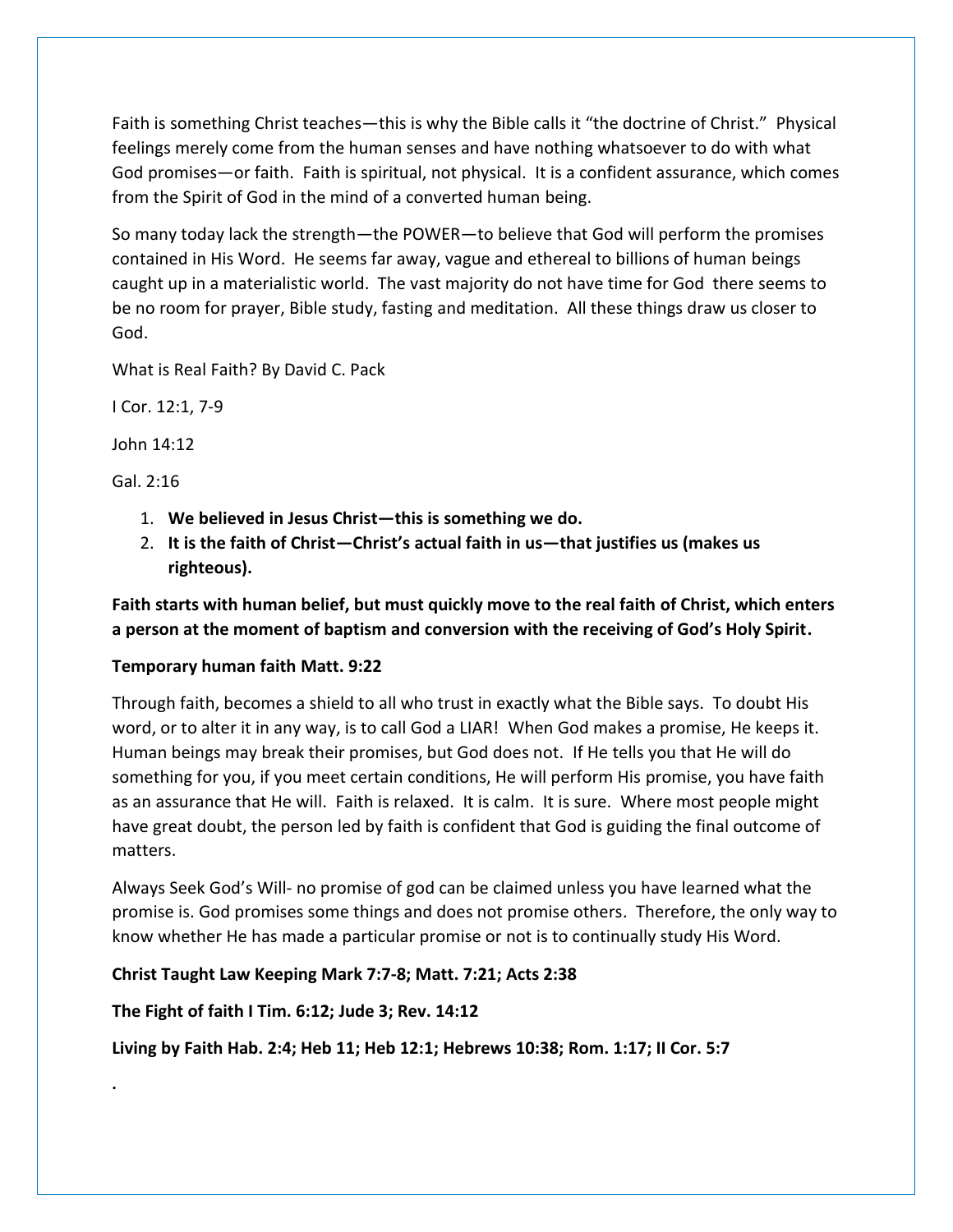**Hope**- Expect with confidence and cherish a desire with anticipation. Await some occurrences. Expect with a high degree of certainty. Assurance that expectations will be fulfilled. Through our faith, we find hope through life's difficult circumstances. In John 14:1, Jesus said, "Do not let your hearts be troubled. You believe in God." Our faith means we are never alone. God is always there. Faith is the result of current belief systems as shaped by experience, whereas hope is the product of desiring a future state of affairs. And while the two are intimately connected, is the best expression of the relationship between faith and hope. One cannot have hope without faith.

**Romans 15:13** "May the God of hope fill you with all joy and peace in believing, so that by the power of the Holy Spirit you may abound in hope."

**Hope** is a precursor to faith. While faith is believing and trusting in something that you cannot see, hope is imagining that there is something there to even believe and trust in. it is the belief in what could be. Hope redefines what is probable and opens the paths to the impossible.

**Research indicates that hope** can help us manage stress and anxiety and cope with adversity. It contributes to our well-being and happiness and motivates positive action. Hopeful people believe they can influence their goals, that their efforts can have a positive impact.

**The Christian hope** is hope in God in Jesus Christ. It is the confident affirmation that God is faithful, that He will compete what He has begun. It is also, therefore, that confident expectation which waits patiently and ardently for God's purposes to be fulfilled.

**Hope**- to cherish a desire with anticipation: to want something to happen or be true.

The power of hope- is the belief that our future can be better than our past, and that we have a role to play in making that future a reality. This positive expectation of the future is grounded in three simple elements: Goals, pathways, and will power.

- 1. **Goals** can be both short-term or long-term. Goals must be desired enough to motivate action. The nature of the goals we set drive the way we think about both pathways and willpower.
- 2. **Pathways** thinking refers to the ability to identify strategies or plans on how to achieve our goals. The hopeful person is able to identify multiple pathways to the goal and can effectively identify alternative pathways or solutions to potential barriers.
- 3. **Willpower** thinking refers to the mental energy we deploy toward our goal pursuits. The hopeful person has the agency to self-regulate their thoughts, behaviors, and emotions when selecting and pursuing their desired goals. It is important to recognize that hope is a way of thinking and not an emotion. Because hope is a way of thinking about our future, it can be taught and learned.

**Love**- an intense feeling of deep affections. A great interest and pleasure in something. A deep affection arising out of kinship or deep ties. A set of emotions and behaviors characterized by intimacy.

## **The four loves in the Bible are:**

1. **Storg**e-empathy bond. Storge might also be called affection or familial love. This word isn't actually used in the Bible, but the concept is there. Storge is based on familiarity. A person will love their family regardless of whether they are people the person would be drawn to